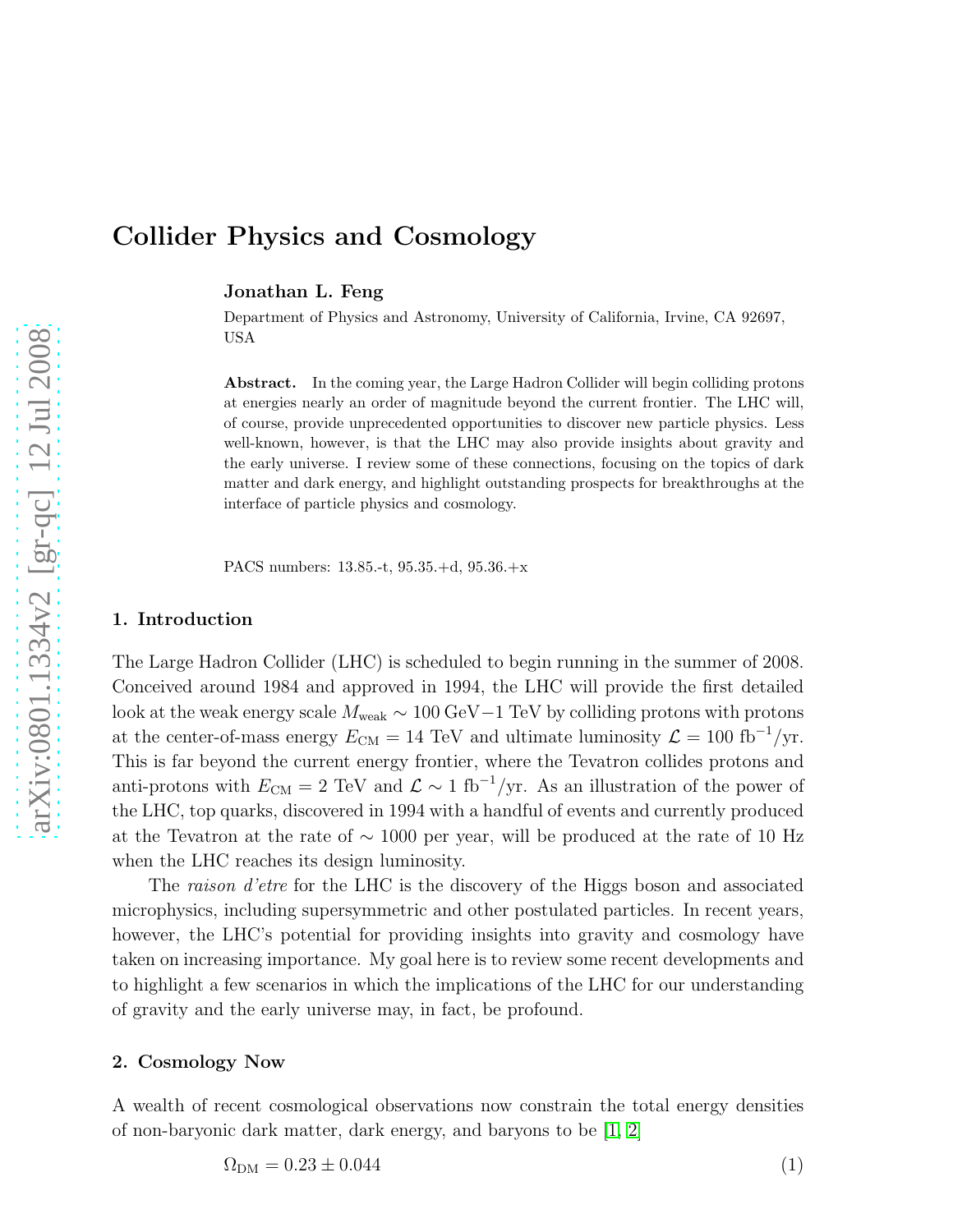

<span id="page-1-0"></span>Figure 1. Constraints on  $\Omega_M$  and  $\Omega_{\Lambda}$  from observations of supernovae, the CMB, and galaxy clusters. Boundaries between regions with open and closed universes, between universes that expand forever and those that recollapse, and regions that do not extrapolate back to a Big Bang singlularity, are also shown [\[3\]](#page-12-2).

$$
\Omega_{\Lambda} = 0.73 \pm 0.04 \tag{2}
$$

$$
\Omega_B = 0.04 \pm 0.004 \tag{3}
$$

The constraints are summarized in Fig. [1](#page-1-0) and both the central values and the error bars are remarkable. Given that just a decade ago the range  $0.2 \lesssim \Omega_{\rm DM} \lesssim 0.6$  was allowed and  $\Omega_{\Lambda} = 0$  was often assumed, this represents spectacular progress.

At the same time, this progress highlights many outstanding questions. These include:

- Dark matter: What is its mass? What are its spin and other quantum numbers? Is it absolutely stable? What is the symmetry origin of the dark matter particle? Is dark matter composed of one particle species or many? How and when was it produced? Why does  $\Omega_{DM}$  have the observed value? What was its role in structure formation? How is dark matter distributed now?
- Dark energy: What is it? Why is  $\Omega_{\Lambda}$  not much larger than observed? Why not  $\Omega_{\Lambda} = 0$ ? Does it evolve?
- Baryons: Why not  $\Omega_B = 0$ ? Is this related to neutrinos and leptonic CP violation? Where are all the baryons?

Although colliders may also shed light on baryogenesis, I will focus here on dark matter and dark energy. From a microphysical viewpoint, these problems appear, at least at first, to be completely different. In the case of dark matter, no known particles contribute, there are reasons to believe that the problem is tied to the weak energy scale  $M_{\text{weak}}$ , and there are several compelling candidates. In contrast, for dark energy,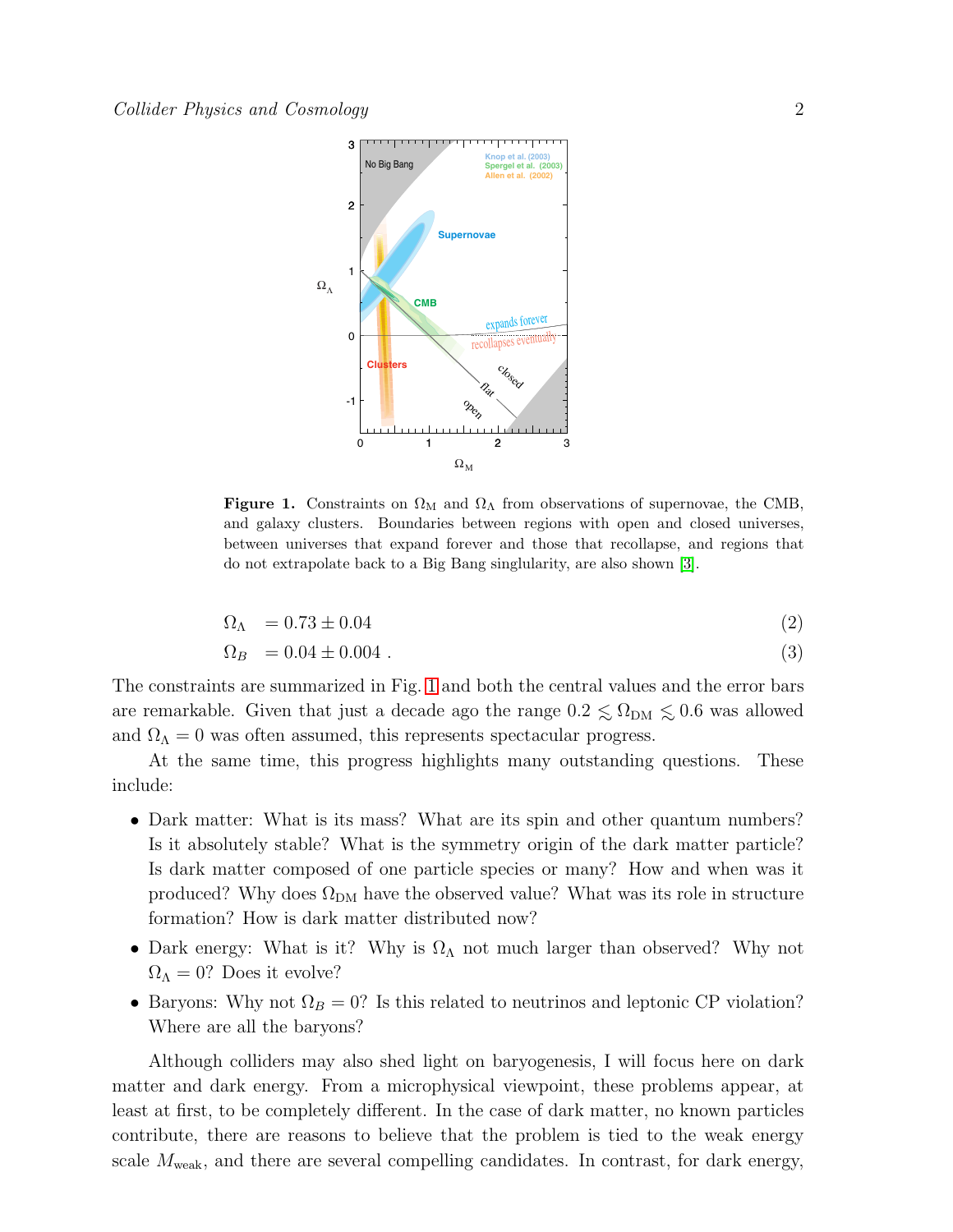all known particles contribute through their zero-point energy, the problem appears to be intrinsically tied to the Planck scale  $M_{\text{Pl}} \sim 10^{19} \text{ GeV}$ , and there are no compelling solutions.

In the following sections, I will discuss dark matter and dark energy in turn, focusing primarily on dark matter, where the collider connections to cosmology and gravity are especially concrete and compelling.

## <span id="page-2-0"></span>3. Dark Matter

## 3.1. The "WIMP Miracle"

The particle or particles that make up most of dark matter must be

- stable, or at least long-lived on cosmological time scales,
- cold or warm to properly seed structure formation, and
- non-baryonic, to preserve the successes of Big Bang nucleosynthesis (BBN).

Unfortunately, these constraints are no match for the creativity of theorists, who have proposed scores of viable candidates with masses and interaction cross sections varying over tens of orders of magnitude.

Candidates with masses at the weak scale  $M_{\text{weak}} \sim 100 \text{ GeV} - 1 \text{ TeV}$  have received much of the attention, however. There are several good reasons for this. First, new particles at the weak scale are independently motivated by attempts to understand the Higgs boson and electroweak symmetry breaking. In the standard model of particle physics, the Higgs boson's mass is naturally raised by radiative corrections to be far above  $M_{weak}$ . This conflicts with precision measurements, which constrain the Higgs mass to  $m_h \sim M_{\text{weak}}$ . This puzzle is the gauge hierarchy problem. New ideas are required to resolve this problem, and these ideas invariably predict new particle states with masses around  $M_{\text{weak}}$ .

In addition, although we have not seen any of these new particles, there are already indications that if these particles exist, they are stable. This is the cosmological legacy of LEP, the Large Electron-Positron Collider that ran from 1989-2000. Generically, the new particles introduced to solve the gauge hierarchy problem induce new interactions  $(SM)(SM) \rightarrow NP \rightarrow (SM)(SM)$ , where SM and NP denote standard model and new particles, respectively. LEP, along with the Stanford Linear Collider, looked for the effects of these interactions and found none. At the same time, the new particles cannot be decoupled completely; to solve the gauge hierarchy problem, they must interact with the Higgs boson through couplings  $h \leftrightarrow (NP)(NP)$ , and they cannot be too heavy. A simple and elegant solution is to require a conserved discrete parity that requires all interactions to involve an even number of new particles [\[4,](#page-12-3) [5\]](#page-12-4). As a side effect, this discrete parity implies that the lightest new particle cannot decay  $-$  it is stable, as required for dark matter.

Finally, if these new particles exist and are stable, they are naturally produced with the cosmological densities required of dark matter. This fact is sometimes called the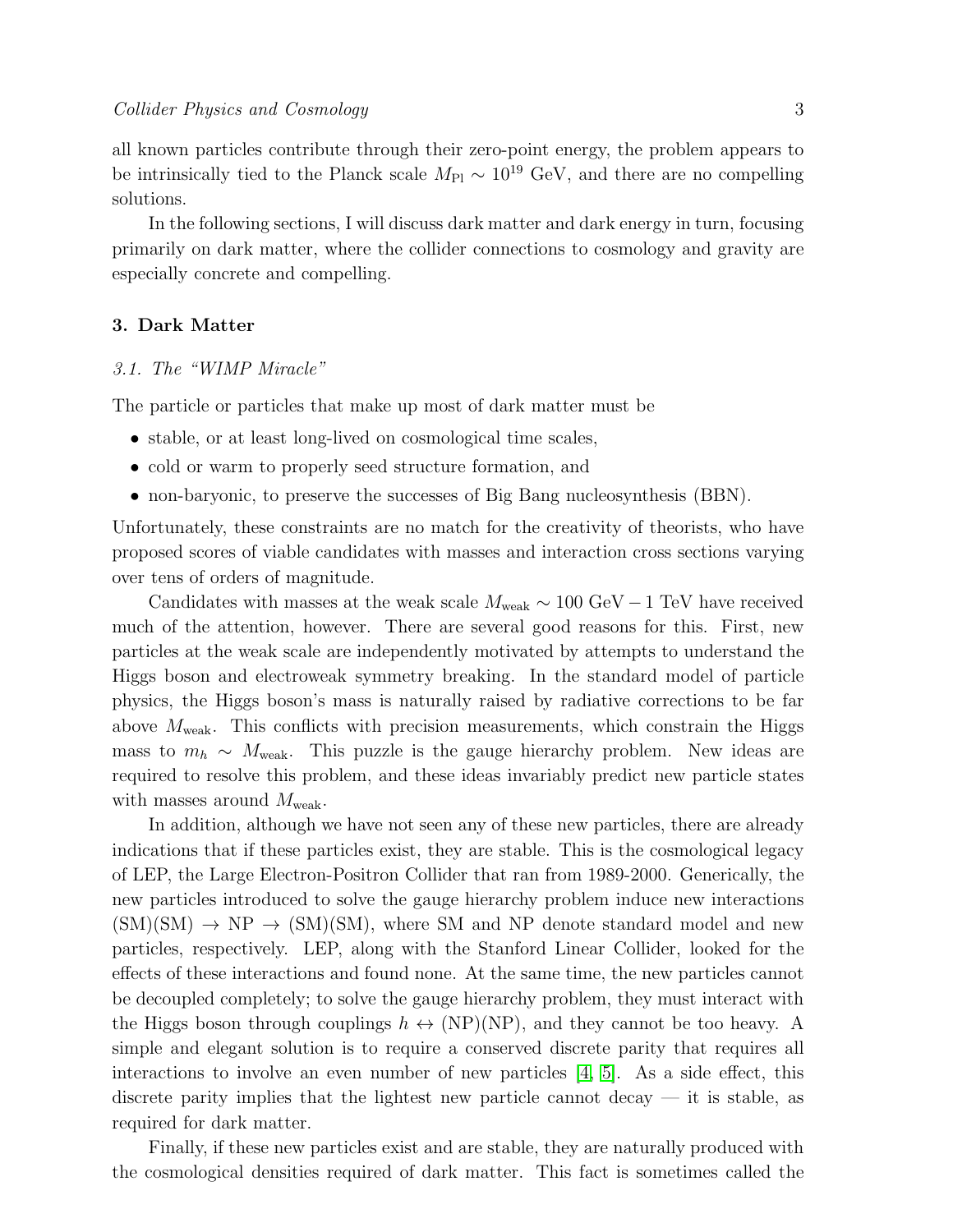"WIMP miracle," and it is particularly tantalizing. Dark matter may be produced in a simple and predictive manner as a thermal relic of the Big Bang. The evolution of a thermal relic's number density is shown in Fig. [2.](#page-4-0) In stage (1), the early Universe is dense and hot, and all particles are in thermal (chemical) equilibrium. In stage (2), the Universe cools to temperatures T below the dark matter particle's mass  $m<sub>x</sub>$ , and the number of dark matter particles becomes Boltzmann suppressed, dropping exponentially as  $e^{-m_X/T}$ . In stage (3), the Universe becomes so cool and dilute that the dark matter annihilation rate is too low to maintain equilibrium. The dark matter particles then "freeze out," with their number asymptotically approaching a constant, their thermal relic density.

More detailed analysis shows that the thermal relic density is rather insensitive to  $m<sub>x</sub>$  and inversely proportional to the annihilation cross section:

<span id="page-3-0"></span>
$$
\Omega_{\rm DM} \sim \langle \sigma_A v \rangle^{-1} \,, \tag{4}
$$

where  $v$  is the relative velocity of the annihilating particles, and the brackets indicate a thermal average. The constant of proportionality depends on the details of the microphysics, but we may derive a rough estimate. On dimensional grounds, the cross section can be written

$$
\sigma_A v = k \frac{4\pi\alpha_1^2}{m_\chi^2} \ (1 \text{ or } v^2) \ , \tag{5}
$$

where the factor  $v^2$  is absent or present for S- or P-wave annihilation, respectively, and terms higher-order in v have been neglected. The constant  $\alpha_1$  is the hypercharge fine structure constant, related to the weak interactions of the standard model, and k parameterizes deviations from this estimate.

With this parametrization, given a choice of  $k$ , the relic density is determined as a function of  $m_{\chi}$ . The results are shown in Fig. [2.](#page-4-0) The width of the band comes from considering both S- and P-wave annihilation, and from letting k vary from  $\frac{1}{2}$  to 2. We see that a particle that makes up all of dark matter is predicted to have mass in the range  $m_{\chi} \sim 100 \text{ GeV} - 1 \text{ TeV}$ ; a particle that makes up 10% of dark matter, still significant with respect to its impact on structure formation, for example, has mass  $m_{\chi} \sim 30 \text{ GeV} - 300 \text{ GeV}$ . There are models in which the effective k is outside our illustrative range. In fact, values of  $k$  smaller than we have assumed, predicting smaller  $m<sub>X</sub>$ , are not uncommon, as the masses of virtual particles in annihilation diagrams can be significantly higher than  $m<sub>\chi</sub>$ . However, the general conclusion remains: particles that interact through weak interactions and have mass at the weak scale naturally have significant thermal relic densities.

To summarize, viable particle physics theories designed to address the gauge hierarchy problem naturally (1) predict new weakly-interacting particles with mass  $\sim M_{\text{weak}}$  that (2) are stable and (3) have the thermal relic densities required to be dark matter. The convergence of particle physics and cosmological requirements for new states of matter has motivated many new proposals for dark matter. These may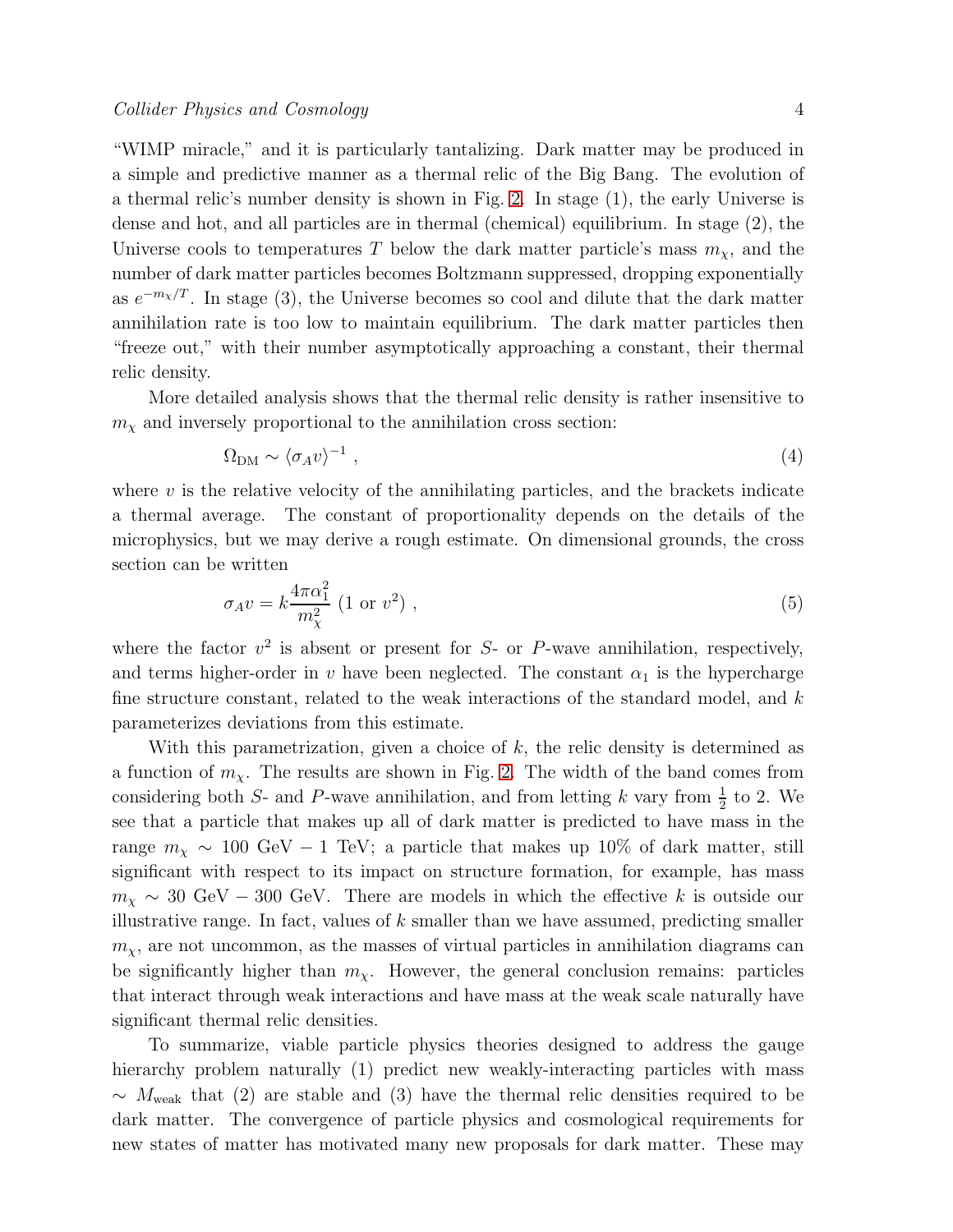

<span id="page-4-0"></span>Figure 2. Left: The cosmological evolution of a thermal relic's comoving number density [\[6\]](#page-12-5). Right: A band of natural values in the  $(m_\chi, \Omega_\chi)$  plane for a thermal relic [\[7\]](#page-12-6).

be grouped into two classes: WIMPs and superWIMPs. In the following subsections, we consider what insights colliders may provide in each of these two cases.

### <span id="page-4-1"></span>3.2. WIMPs

WIMPs, weakly-interacting massive particles, interact through the weak force and have masses near the weak scale  $M_{\text{weak}}$ . For the reasons given above, the WIMP paradigm is now thriving, and recent years have seen a proliferation of WIMP candidates. These include the traditional prototype, neutralinos in supersymmetry with R-parity conservation [\[8,](#page-12-7) [9\]](#page-12-8), but also more recent candidates, including Kaluza-Klein photons in universal extra dimensions with KK-parity [\[10,](#page-12-9) [11\]](#page-12-10), branons in brane world scenarios with branon parity  $[12, 13]$  $[12, 13]$ , and T-odd dark matter in little Higgs models with Tparity [\[5\]](#page-12-4).

If WIMPs are the dark matter, what can colliders tell us? This has been investigated in numerous studies [\[14\]](#page-12-13). Given the energy of the LHC and the requirement that WIMPs interact through the weak force, WIMPs will almost certainly be produced in large numbers at the LHC, but their detection will be somewhat indirect. For example, in supersymmetry, the LHC will typically produce pairs of squarks and gluinos. These will then decay through some cascade chain, eventually ending up in neutralino WIMPs, which escape the detector. Their existence is registered only through the signature of missing energy and momentum. Although the observation of missing particles is consistent with the production of dark matter in the lab, it is far from compelling evidence. In particular, colliders can only establish that the neutralino was stable enough to exit the detector, typically implying that the neutralino's lifetime was  $\tau > 10^{-7}$  s, a far cry from the criterion  $\tau \gtrsim 10^{17}$  s required for dark matter. Supersymmetric scenarios are not special in this regard — although not examined in as much detail to date, other WIMP models, such as those derived from universal extra dimensions [\[15\]](#page-12-14), share all of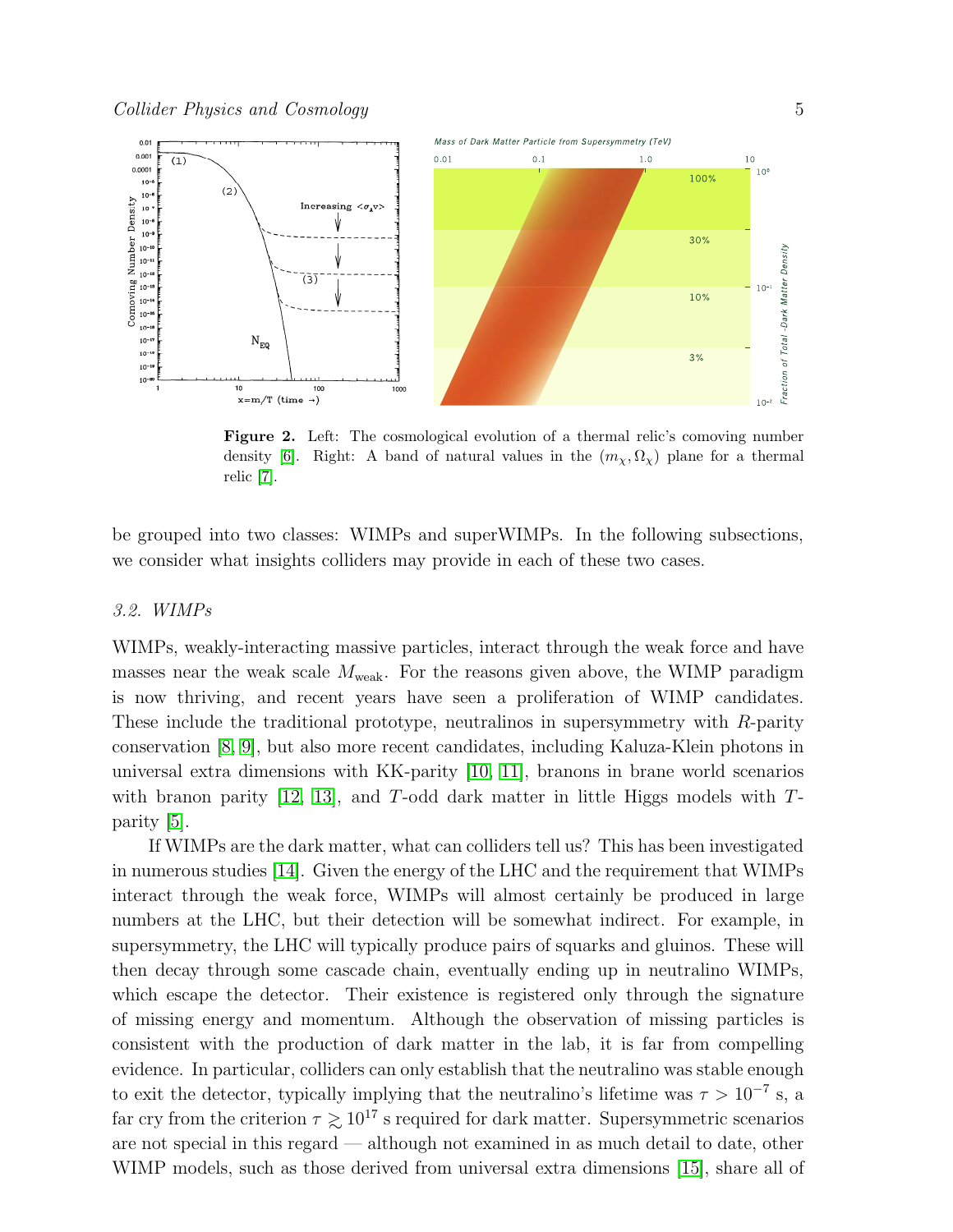the features and caveats noted above for supersymmetry.

Clearly more is needed. In the last few years, there has been a great deal of progress in this direction. The main point of this progress has been to show that colliders can perform detailed studies of new physics, and this can constrain the dark matter candidate's properties so strongly that the candidate's thermal relic density can be precisely determined. The consistency of this density with the cosmologically observed density would then be strong evidence that the particle produced at colliders is, in fact, the cosmological dark matter.

This approach is analogous to the well-known case of BBN. For BBN, data from nuclear physics experiments stringently constrain cross sections involving the light nuclei. Along with the assumption of a cooling and expanding universe, this allows one to predict the light element abundances left over from the Big Bang. These predictions can be compared to observation, and their consistency gives us confidence that the light elements were actually created in this way.

For dark matter, the idea is that particle physics experiments at the LHC may stringently constrain cross sections involving dark matter and related particles. Along with the assumption of a cooling and expanding universe, this microscopic data allows one to predict the dark matter relic density, basically by following the relic density curves of Fig. [2.](#page-4-0) This thermal relic density may be compared to the observed density of dark matter, and their consistency would give us confidence that dark matter is actually produced in this way and is made of the particles produced at the collider.

Although the plan is simple, carrying it out is far from straightforward. As with the case of BBN, where thousands of nuclear processes enter the picture, there are many particle physics processes that contribute to the dark matter annihilation cross section  $\sigma_A$  of Eq. [\(4\)](#page-3-0). In the case of supersymmetry, for example, the relevant processes are given in Fig. [3.](#page-6-0) The task at a collider is to determine the masses and couplings of all the new particles entering these processes, or to bound them sufficiently to ensure that their contributions are negligible.

How well can the LHC do? The answer depends sensitively on the underlying dark matter scenario, but several qualitatively different cases have now been studied  $[16, 17]$ , [18,](#page-13-2) [19\]](#page-13-3). The results of one (admittedly rather exemplary) supersymmetric case study are given in Fig. [4.](#page-6-1) In conjunction with other cosmological observations, the WMAP satellite constrains the dark matter relic density  $\Omega_{\chi}$  to a fractional uncertainty of  $\pm 6\%$ . Its successor, Planck, is expected to sharpen this to  $\pm 2\%$ . At the same time, precision studies at the LHC can determine so many of the supersymmetric model parameters that the neutralino thermal relic density can be predicted to  $\pm 20\%$ . Measurements at the International Linear Collider, a proposed  $e^+e^-$  collider, could improve this to  $\pm 3\%$ .

Consistency between the particle physics predictions and the cosmological observations would provide compelling evidence that the particle produced at the LHC is in fact dark matter. Of course, the colliders also determine many other properties of the dark matter along the way; the mass can be highly constrained, as shown, as can its spin and many other properties. In this way, colliders may finally help solve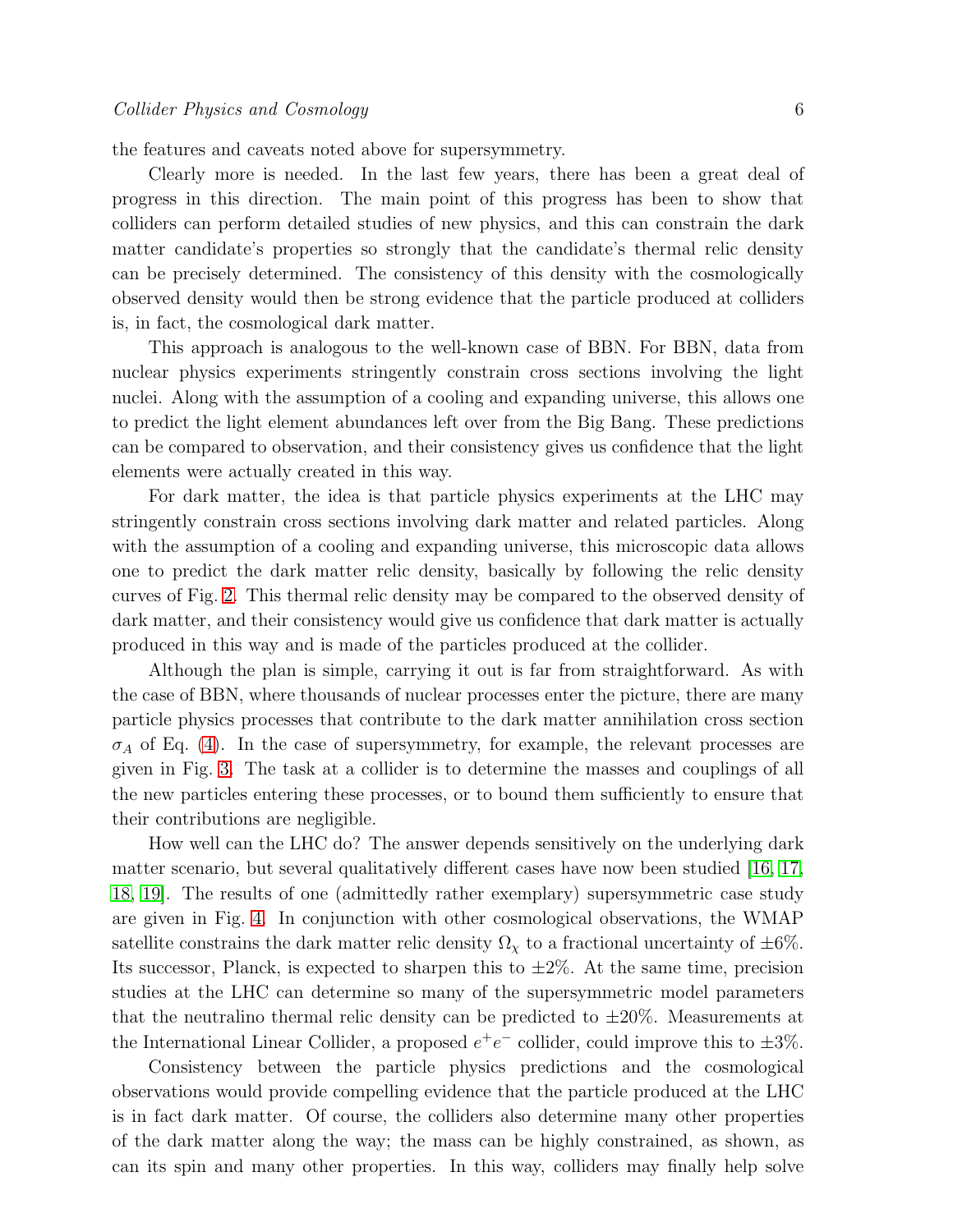

<span id="page-6-0"></span>Figure 3. Particle physics processes that contribute to the annihilation cross section for  $\chi\chi \to \text{anything},$  where  $\chi$  is the neutralino dark matter of supersymmetry [\[6\]](#page-12-5).



<span id="page-6-1"></span>**Figure 4.** Constraints in the  $(m_\chi, \Delta(\Omega_\chi h^2)/\Omega_\chi h^2)$  plane from the LHC and ILC, and from the WMAP and Planck satellite experiments [\[20\]](#page-13-4). The satellite experiments measure  $\Omega_{\chi}$ , but are insensitive to the dark matter mass  $m_{\chi}$ ; the collider experiments bound both.

the question of the microscopic identity of dark matter. Note also that, just as BBN gives us confidence that we understand the universe back to times of 1 second after the Big Bang and temperatures of 1 MeV, such studies also provide a window on the era of dark matter freezeout, or roughly times of 1 nanosecond after the Big Bang, and temperatures of  $\sim 10$  GeV.

Of course, the thermal relic density prediction from colliders and the cosmological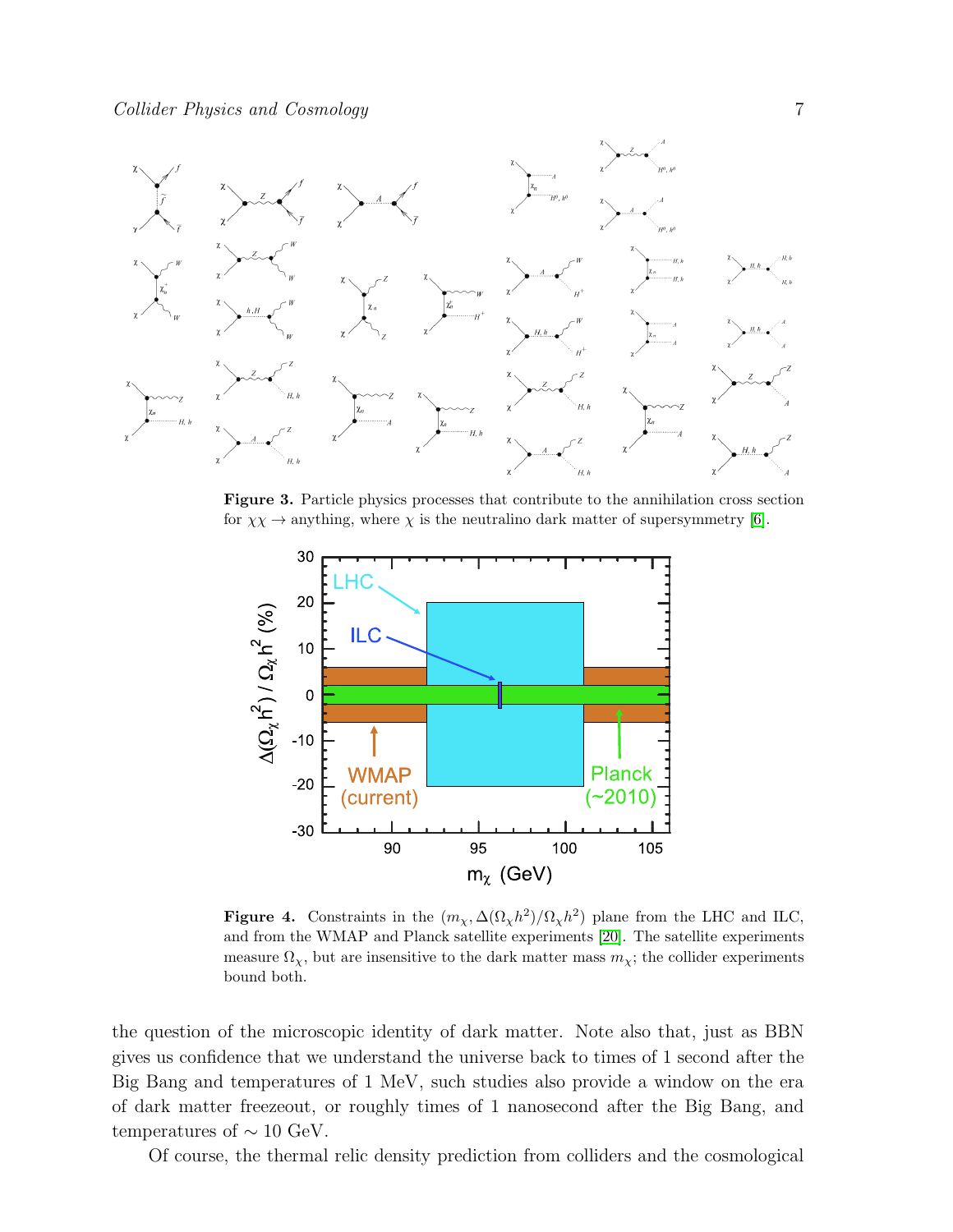

# IDENTIFYING DARK MATTER

<span id="page-7-0"></span>Figure 5. Flowchart illustrating the possible implications of comparing  $\Omega_{\text{hep}}$ , the predicted dark matter thermal relic density determined from high energy physics, and  $\Omega_{\text{cosmo}}$ , the actual dark matter relic density determined by cosmological observations.

observations need not be consistent. In this case, there are many possible lines of inquiry, depending on which is larger. A flowchart of possibilities is given in Fig. [5.](#page-7-0)

#### 3.3. SuperWIMPs

Strictly speaking, dark matter need only be gravitationally interacting — there is as yet no evidence of any other sort of interaction. However, the "WIMP miracle" described in Sec. [3.1](#page-2-0) might appear to require that dark matter have weak interactions if its relic density is naturally to be in the right range. This is not true, however — dark matter may be composed of superweakly-interacting massive particles, superWIMPs, which have interactions weaker than weak, but still naturally have the required relic density.

In superWIMP scenarios [\[21\]](#page-13-5), a WIMP freezes out as usual, but then decays to a superWIMP, as shown in Fig. [6.](#page-8-0) As with WIMPs, there has recently been a proliferation of superWIMP candidates. The prototypical example of a superWIMP is a weak-scale gravitino produced non-thermally in the late decays of a supersymmetric WIMP, such as a neutralino, charged slepton, or sneutrino [\[21,](#page-13-5) [22,](#page-13-6) [23,](#page-13-7) [24\]](#page-13-8). Additional examples include axinos [\[25\]](#page-13-9) and quintessinos [\[26\]](#page-13-10) in supersymmetry, Kaluza-Klein graviton and axion states in models with universal extra dimensions [\[27\]](#page-13-11), and stable particles in models that simultaneously address the problem of baryon asymmetry [\[28\]](#page-13-12). SuperWIMPs have all of the virtues of WIMPs. They exist in the same well-motivated frameworks and are stable for the same reasons. In addition, in the natural case that the decaying WIMP and superWIMP have comparable masses, superWIMPs also are naturally produced with relic densities of the desired order of magnitude.

Collider evidence for superWIMPs may come in one of two forms. Collider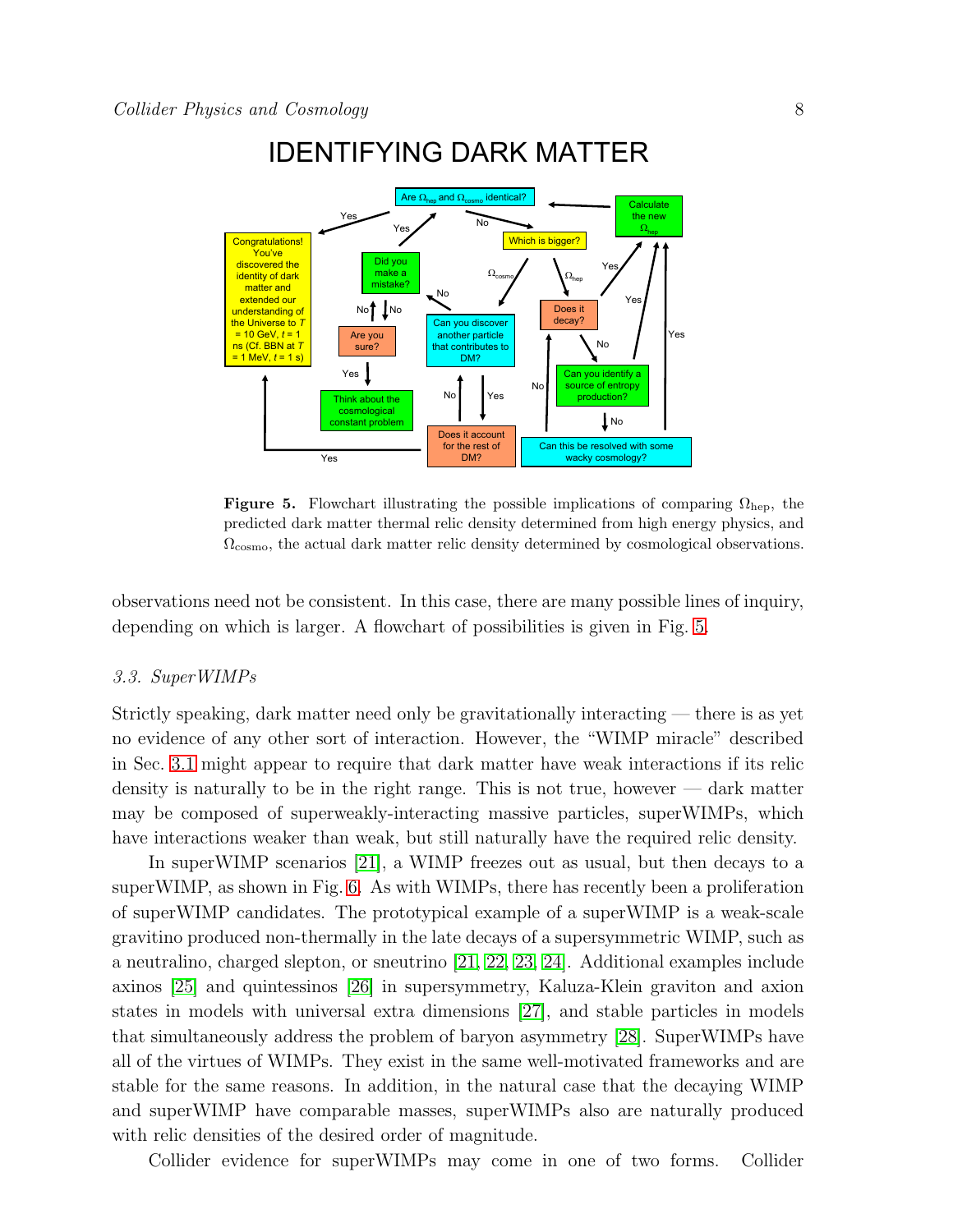

<span id="page-8-0"></span>Figure 6. In superWIMP scenarios, a WIMP freezes out as usual, but then decays to a superWIMP, a superweakly-interacting particle that forms dark matter.

experiments may find evidence for charged, long-lived particles. Given the stringent bounds on charged dark matter, such particles presumably decay, and their decay products may be superWIMPs. Alternatively, colliders may find seemingly stable WIMPs, but the WIMP relic density studies described in Sec. [3.2](#page-4-1) may favor a relic density that is too large, providing evidence that WIMPs decay. These two possibilities are not mutually exclusive. In fact, the discovery of charged long-lived particles with toolarge predicted relic density is a distinct possibility and would provide strong motivation for superWIMP dark matter.

Because superWIMPs are produced in the late decays of WIMPs, their number density is therefore identical to the WIMP number density at freeze out, and the superWIMP relic density is

<span id="page-8-1"></span>
$$
\Omega_{\text{swIMP}} = \frac{m_{\text{swIMP}}}{m_{\text{wIMP}}} \Omega_{\text{WIMP}} \tag{6}
$$

To determine the superWIMP relic density, we must therefore determine the superWIMP's mass. This is not easy, since the WIMP lifetime may be very large, implying that superWIMPs are typically produced long after the WIMPs have escaped collider detectors. As an example, consider the case of supersymmetry with a stau next-to-lightest supersymmetric particle (NLSP) decaying to a gravitino superWIMP. Gravitinos interact only gravitationally, and so this decay is suppressed by Newton's constant  $G_N$ . On dimensional grounds, we therefore expect the stau lifetime to be  $1/(G_N M_{\text{weak}}^3)$ . More precisely, we find

<span id="page-8-2"></span>
$$
\tau(\tilde{\tau} \to \tau \tilde{G}) = \frac{6}{G_N} \frac{m_{\tilde{G}}^2}{m_{\tilde{\tau}}^5} \left[ 1 - \frac{m_{\tilde{G}}^2}{m_{\tilde{\tau}}^2} \right]^{-4} \sim 10^4 - 10^8 \text{ s} \ . \tag{7}
$$

This is outlandishly long by particle physics standards. This gravitino superWIMP scenario therefore implies that the signal of supersymmetry at colliders will be metastable sleptons with lifetimes of days to months. Such particles will produce slowlymoving particles that should be obvious at the LHC [\[29,](#page-13-13) [30,](#page-13-14) [31,](#page-13-15) [32\]](#page-13-16).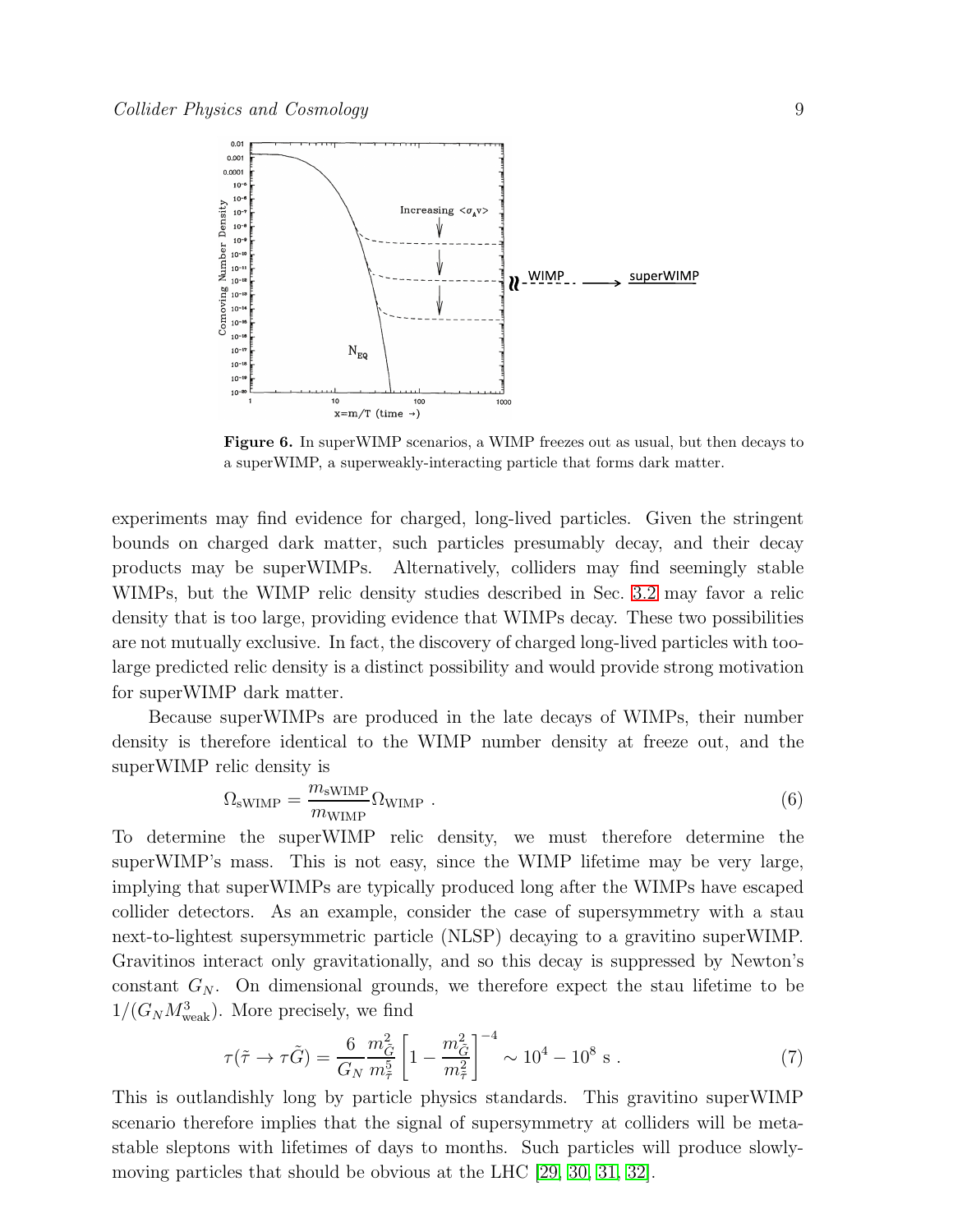

<span id="page-9-0"></span>Figure 7. Configuration for slepton trapping in gravitino superWIMP scenarios [\[33\]](#page-13-17).

At the same time, because some sleptons will be slowly moving and highly-ionizing, they may be trapped and studied [\[33,](#page-13-17) [34,](#page-13-18) [35,](#page-13-19) [36\]](#page-13-20). As an example, sleptons may be trapped in water tanks placed outside collider detectors. These water tanks may then be drained periodically to underground reservoirs where slepton decays can be observed in quiet environments. This possibility has been studied in Ref. [\[33\]](#page-13-17) and is illustrated in Fig. [7.](#page-9-0) The number of sleptons that may be trapped is model-dependent, but may be as large as thousands per year.

If thousands of sleptons are trapped, the slepton lifetime may be determined to the few percent level simply by counting the number of slepton decays as a function of time. The slepton mass will be constrained by analysis of the collider event kinematics. Furthermore, the outgoing lepton energy can be measured, and this provides a high precision measurement of the gravitino mass, and therefore a determination of the gravitino relic density through Eq. [\(6\)](#page-8-1). As with the case of WIMPs, consistency at the percent level with the observed dark matter relic density will provide strong evidence that dark matter is indeed composed of gravitino superWIMPs.

Perhaps as interesting, the determination of  $\tau$ ,  $m_{\tilde{G}}$ , and  $m_{\tilde{\tau}}$  in Eq. [\(7\)](#page-8-2) implies that one can determine Newton's constant on the scale of fundamental particles [\[37,](#page-13-21) [38\]](#page-13-22). According to conventional wisdom, particle colliders are insensitive to gravity, since it is such a weak force. We see that this is not true — if  $G_N$  enters in a decay time, one can achieve the desired sensitivity simply by waiting a long time. In this case, one can measure the force of gravity between two test particles with masses  $\sim 10^{-27}$  kg, a regime that has never before been probed. If this force is consistent with gravity, these studies will show that the newly discovered particle is indeed interacting gravitationally, as is required for the gravitino to be the graviton's superpartner, and demonstrate that gravity is in fact extended to supergravity in nature.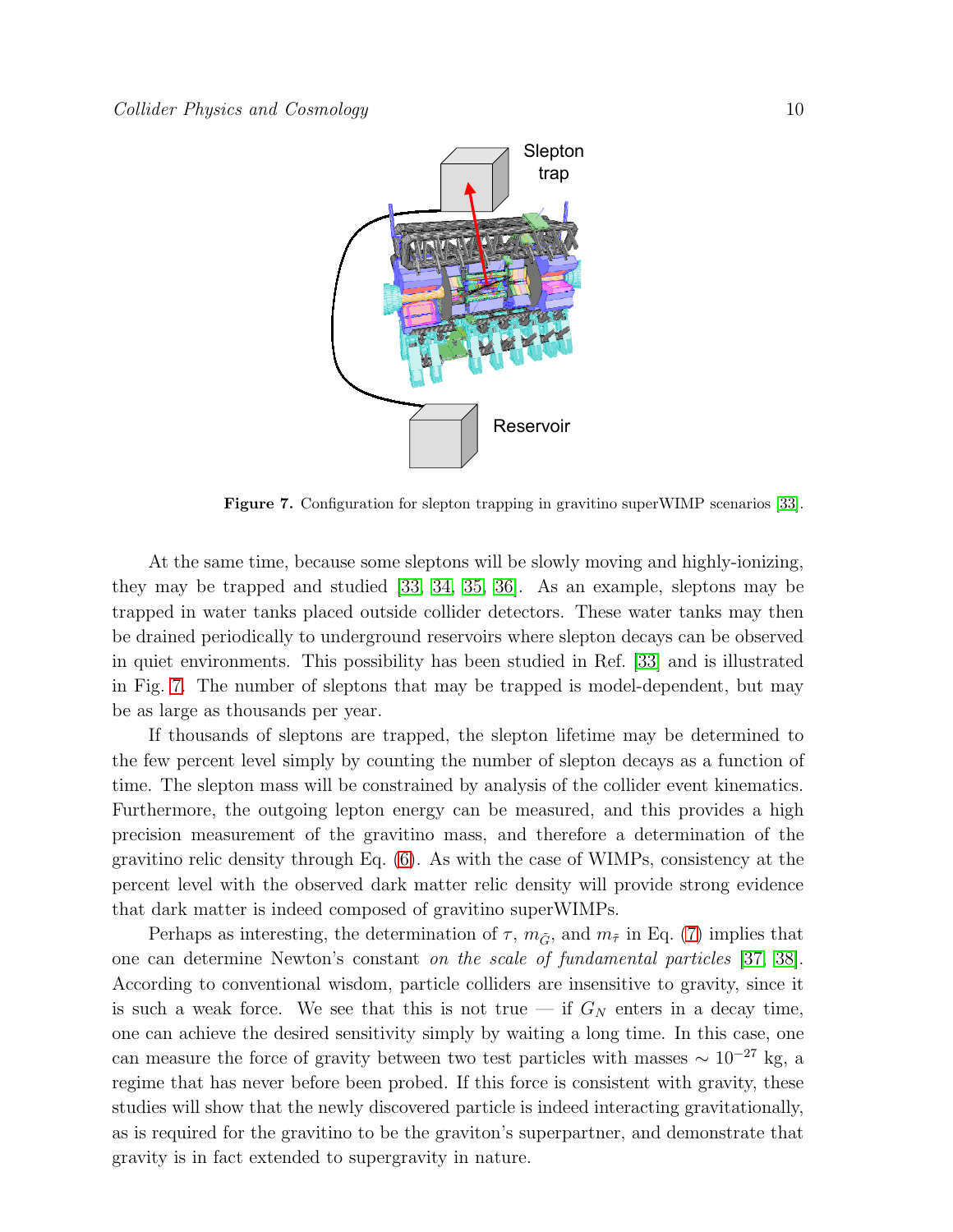As noted above, gravitinos are not the only known superWIMPs – other examples include axinos [\[25\]](#page-13-9), quintessinos [\[26\]](#page-13-10), and Kaluza-Klein graviton and axion states [\[27\]](#page-13-11). These have interactions that differ from gravitinos either slightly or drastically, and another implication of the measurements just described will be that they will be able to distinguish these possibilities, and likely exclude many and favor one.

The identification of superWIMP dark matter will have many astrophysical implications. Decays that produce superWIMPs also typically release electromagnetic and hadronic energy. This energy may modify the light element abundances predicted by standard BBN or distort the black body spectrum of the CMB [\[21\]](#page-13-5). In addition, superWIMP dark matter may behave as warm dark matter [\[39,](#page-13-23) [40,](#page-13-24) [41,](#page-13-25) [42,](#page-13-26) [43\]](#page-13-27) in contrast to WIMPs. Collider studies will therefore provide a window on the early universe, with important consequences for structure formation and other topics.

## 4. Dark Energy

Recent observations of dark energy provide profound problems for particle physics. In quantum mechanics, an oscillator has zero-point energy  $\frac{1}{2}\hbar\omega$ . In quantum field theory, the vacuum energy receives contributions of this size from each mode, and so is expected to be  $\rho_{\Lambda} \sim \int^{E} d^3k \frac{1}{2}$  $\frac{1}{2}\hbar\omega \sim E^4$ , where E is the energy scale up to which the theory is valid. Typical expectations for  $\rho_{\Lambda}^{1/4}$  are therefore the weak scale or higher, whereas the observed value is  $\rho_{\Lambda}^{1/4} \sim$  meV. This discrepancy is the cosmological constant problem. Its difficulty stems from the fact that the natural energy scale for solutions is not at high energies yet to be explored, but at low energies that one would otherwise have assumed are well-understood.

Can upcoming colliders provide any insights? It would be pure fancy at this stage to propose an experimental program to solve the cosmological constant problem. On the other hand, the possibility of probing very early times in the Universe's history implies that one may be sensitive to an era when the effects of dark energy were amplified relative to the present.

As an example, assume that the Friedmann equation takes the form

$$
H^2 = \frac{8\pi G_N}{3} (\rho + \Delta \rho) , \qquad (8)
$$

where  $\Delta \rho$  is a new, exotic contribution to the energy density. This modification to the Hubble parameter directly impacts the evolution of the dark matter density n through its presence in the Boltzmann equation

$$
\frac{dn}{dt} = -3Hn - \langle \sigma_A v \rangle \left( n^2 - n_{\text{eq}}^2 \right) \,. \tag{9}
$$

If one determines the dark matter thermal relic density as outlined in Sec. [3.2,](#page-4-1) one therefore simultaneously bounds contributions  $\Delta \rho$  to H.

This approach has been explored in a few recent studies [\[44,](#page-13-28) [45,](#page-13-29) [46\]](#page-13-30). In Ref. [\[46\]](#page-13-30), the exotic energy density contributions are assumed to be of the form  $\Delta \rho \propto T^n$ . For various values of  $n$  between 0 and 8, this parametrization can accommodate a wide variety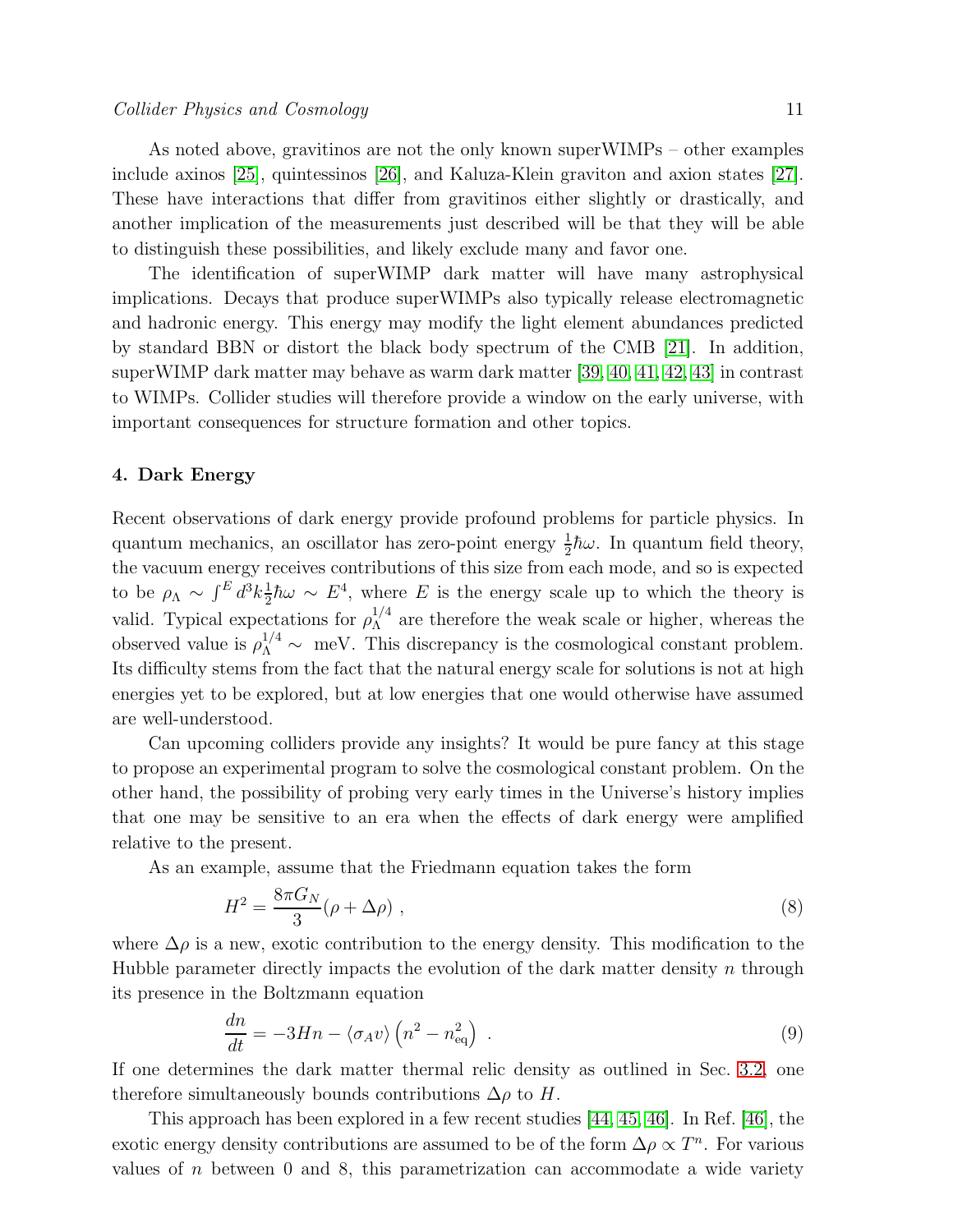

<span id="page-11-0"></span>**Figure 8.** The fractional change in thermal relic density  $\Delta(\Omega_{\chi}h^2)/(\Omega_{\chi}h^2)$  for exotic contributions  $\Delta \rho \propto T^n$ , as a function of n and  $\Delta \rho / \rho$  at  $T = 10$  GeV [\[46\]](#page-13-30).

of possibilities, including, for example, a cosmological constant, quintessence, tracking dark energy, and variations in  $G_N$ . The results are given in Fig. [8.](#page-11-0) Not surprisingly, the thermal relic density is a sensitive probe of new contributions to dark energy, provided that they are significant at the time of freeze out. For example, for  $n = 4$ , a collider measurement that bounds the particle physics prediction for the thermal relic density  $\Omega_{\chi}h^2$  with a fractional uncertainty of 10% also bounds variations in the energy density of the order of 10% at temperatures  $\sim 10$  GeV. This provides a constraint on variations in  $G_N$  in the very early universe. Alternatively, these results could favor some proposals for dark energy and exclude others.

## 5. Conclusions

In the coming year, the LHC will probe the weak scale  $M_{weak} \sim 100 \text{ GeV} - 1 \text{ TeV}$  in great detail. This has implications for new particle physics, but may also open up new windows on the early universe, and tests of gravity in rather unusual regimes.

At present, the evidence for particle dark matter is as strong as ever. The possibility of WIMP dark matter is well-motivated, and there has been a recent proliferation of candidates. At the same time, there has also been a great deal of progress on the alternative possibility of superWIMP dark matter. In virtually all cases, the LHC will be able to produce these candidates, and in some cases, precision measurements at the LHC may be able to determine the candidate's relic density. Comparison with observations may then provide compelling evidence that particles produced at the LHC do, in fact, constitute the dark matter. Such studies will also be able to determine the microscopic properties of the WIMP particle.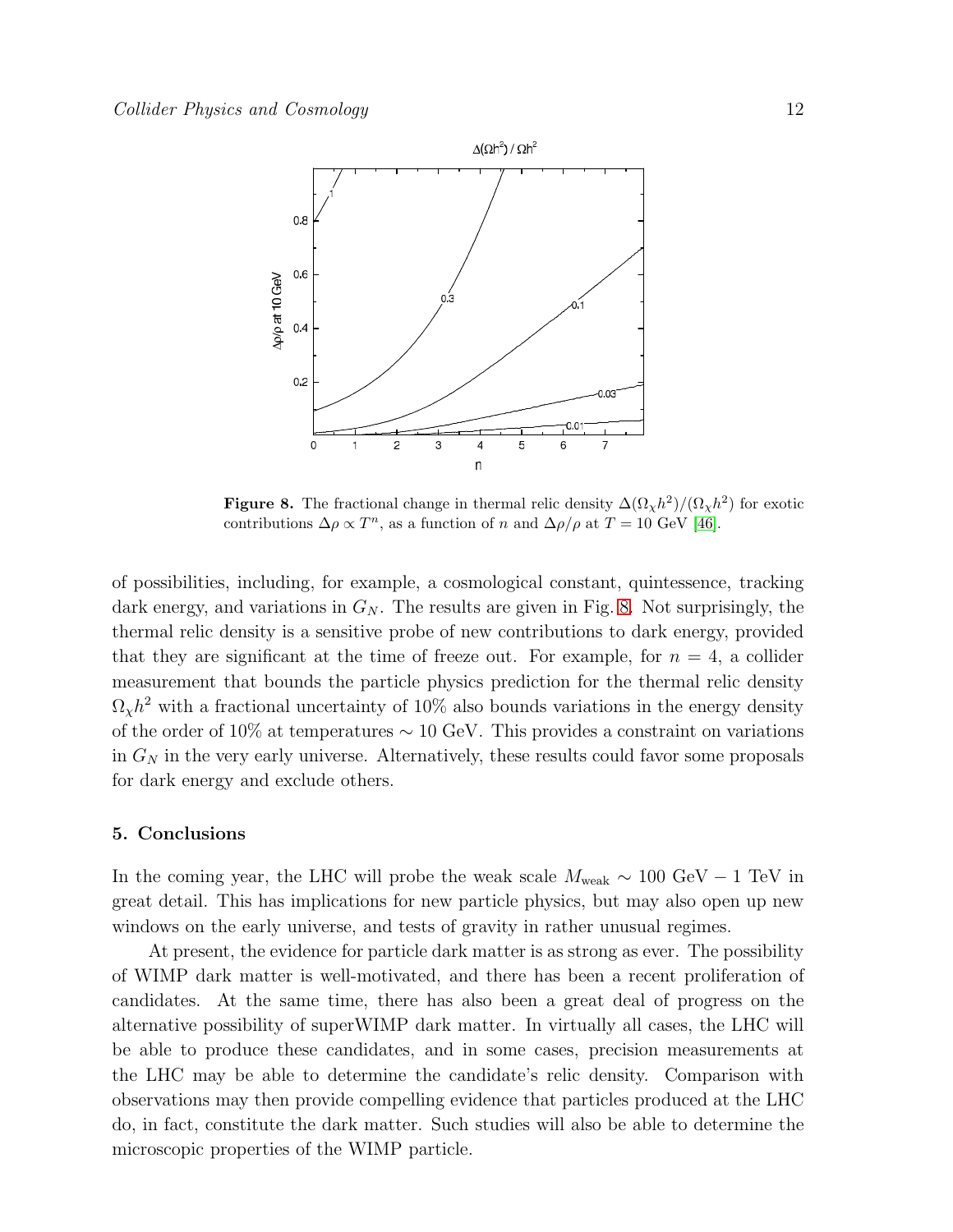Colliders may also provide an interesting window on gravity in unusual environments. For example, in the superWIMP scenarios, one may probe gravitational interactions between fundamental particles and provide quantitative evidence for supergravity. In the WIMP scenarios, the thermal relic density studies simultaneously bound new contributions to dark energy at the time of freezeout, probing variations in the strength of gravity at ∼ 1 ns after the Big Bang, and possibly shedding light on the dark energy problem.

It is rather striking that in many of these scenarios, the LHC, along with other observatories and experiments, could solve many old questions, such as the identity and origin of dark matter. If any of the ideas discussed here is realized in nature, the interplay of collider physics with cosmology and astrophysics in the next few years will likely yield profound insights about the Universe, its contents, and its evolution.

### Acknowledgments

I thank the organizers of GRG18/Amaldi7 for the invitation to participate in this stimulating conference and my collaborators for their many insights regarding the work discussed here. This work was supported in part by NSF Grants PHY–0239817 and PHY–0653656, NASA Grant NNG05GG44G, and the Alfred P. Sloan Foundation.

### <span id="page-12-0"></span>References

- <span id="page-12-1"></span>[1] D. N. Spergel et al. [WMAP Collaboration], Astrophys. J. Suppl. 170, 377 (2007) [\[arXiv:astro-ph/0603449\]](http://arxiv.org/abs/astro-ph/0603449).
- <span id="page-12-2"></span>[2] M. Tegmark et al., Phys. Rev. D 74, 123507 (2006) [\[arXiv:astro-ph/0608632\]](http://arxiv.org/abs/astro-ph/0608632).
- [3] R. A. Knop et al. [The Supernova Cosmology Project Collaboration], Astrophys. J. 598, 102 (2003) [\[arXiv:astro-ph/0309368\]](http://arxiv.org/abs/astro-ph/0309368).
- <span id="page-12-4"></span><span id="page-12-3"></span>[4] J. Wudka, [arXiv:hep-ph/0307339.](http://arxiv.org/abs/hep-ph/0307339)
- <span id="page-12-5"></span>[5] H. C. Cheng and I. Low, JHEP 0309, 051 (2003) [\[arXiv:hep-ph/0308199\]](http://arxiv.org/abs/hep-ph/0308199).
- [6] G. Jungman, M. Kamionkowski and K. Griest, Phys. Rept. 267, 195 (1996) [\[arXiv:hep-ph/9506380\]](http://arxiv.org/abs/hep-ph/9506380).
- <span id="page-12-7"></span><span id="page-12-6"></span>[7] HEPAP LHC/ILC Subpanel, "Discovering the Quantum Universe," [http://www.linearcollider.org.](http://www.linearcollider.org)
- <span id="page-12-8"></span>[8] H. Goldberg, Phys. Rev. Lett. 50, 1419 (1983).
- [9] J. R. Ellis, J. S. Hagelin, D. V. Nanopoulos, K. A. Olive and M. Srednicki, Nucl. Phys. B 238, 453 (1984).
- <span id="page-12-10"></span><span id="page-12-9"></span>[10] G. Servant and T. M. P. Tait, Nucl. Phys. B 650, 391 (2003) [\[arXiv:hep-ph/0206071\]](http://arxiv.org/abs/hep-ph/0206071).
- [11] H. C. P. Cheng, J. L. Feng and K. T. Matchev, Phys. Rev. Lett. 89, 211301 (2002) [\[arXiv:hep-ph/0207125\]](http://arxiv.org/abs/hep-ph/0207125).
- <span id="page-12-11"></span>[12] J. A. R. Cembranos, A. Dobado and A. L. Maroto, Phys. Rev. Lett. 90, 241301 (2003) [\[arXiv:hep-ph/0302041\]](http://arxiv.org/abs/hep-ph/0302041).
- <span id="page-12-12"></span>[13] J. A. R. Cembranos, A. Dobado and A. L. Maroto, Phys. Rev. D 68, 103505 (2003) [\[arXiv:hep-ph/0307062\]](http://arxiv.org/abs/hep-ph/0307062).
- <span id="page-12-13"></span>[14] See, e.g., ATLAS Detector and Physics Performance Technical Design Report, [http://atlas.web.cern.ch/Atlas/GROUPS/PHYSICS/TDR/access.html,](http://atlas.web.cern.ch/Atlas/GROUPS/PHYSICS/TDR/access.html) CMS Physics Technical Design Report, [http://cmsdoc.cern.ch/cms/cpt/tdr,](http://cmsdoc.cern.ch/cms/cpt/tdr) and references therein.
- <span id="page-12-14"></span>[15] T. Appelquist, H. C. Cheng and B. A. Dobrescu, Phys. Rev. D 64, 035002 (2001) [\[arXiv:hep-ph/0012100\]](http://arxiv.org/abs/hep-ph/0012100).